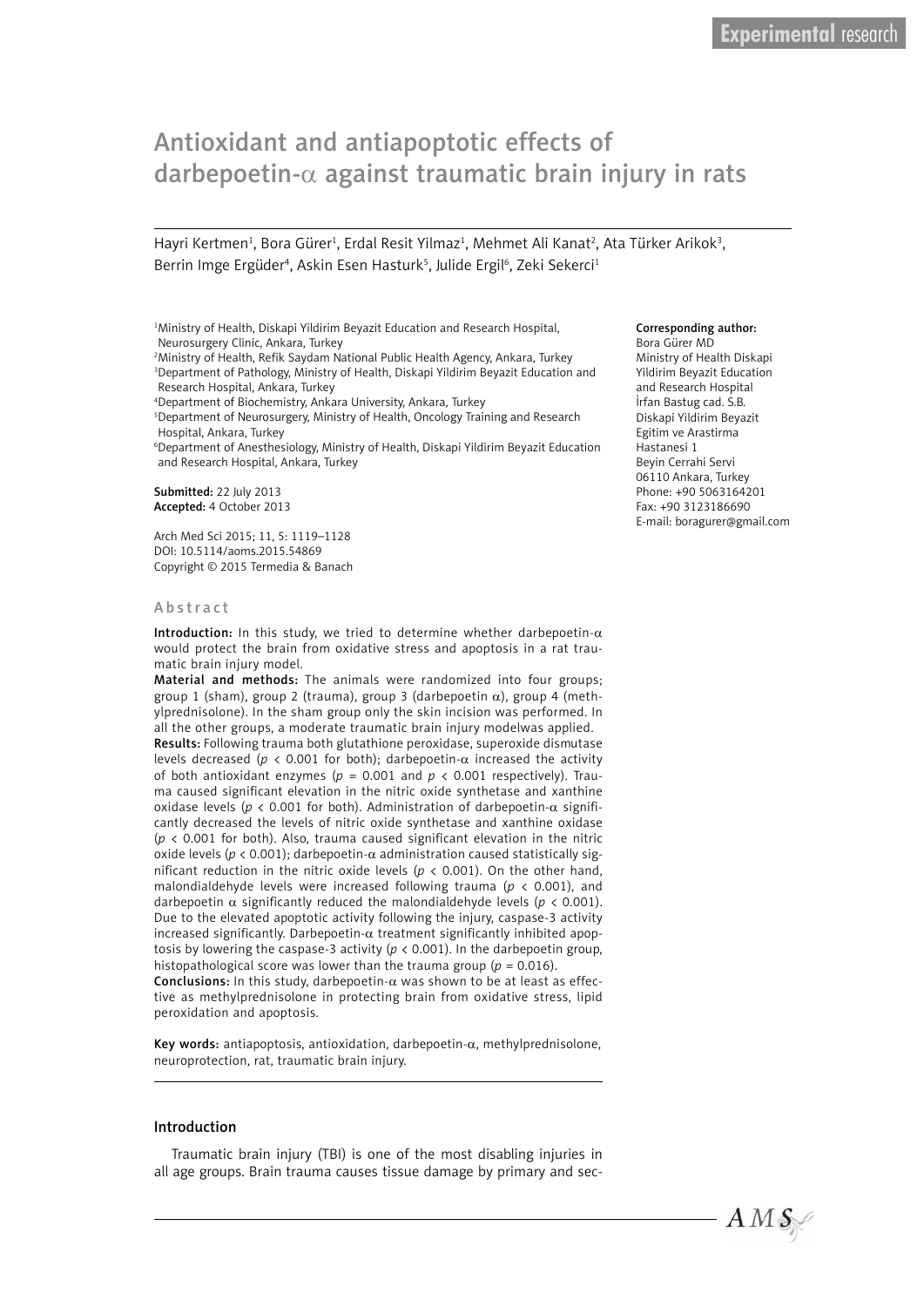ondary injury to neural tissues. The primary injury is caused by an initial mechanical trauma resulting in physical disruption of vessels, neurons and their axons [1, 2]. Immediately following the primary injury several different pathways activate the secondary injury, causing the death of additional tissues at the peripheral zone of the initial damage [3]. Currently little can be done to prevent the primary brain damage caused by the initial impact. Thus far one of the major factors determining outcome in TBI is the extent of the secondary injury processes.

Reactive oxygen species (ROS) play an important role in the pathogenesis of secondary injury after TBI [4, 5]. Trauma-induced production of ROS causes injury via lipid peroxidation, as well as oxidative damage of proteins and DNA. Oxidative stress begins immediately after TBI, and initiates the events resulting in neuronal dysfunction and death [6]. To prevent this oxidative damage, organisms have an endogenous enzymatic antioxidant defense system with constituents such as superoxide dismutase (SOD), glutathione peroxidase (GPx) and catalase. On the other hand, secondary insults often involve apoptotic cell death, which causes complex cascading pathways resulting in the activation of proteases such as caspase-3 [7, 8].

Erythropoietin (EPO) is a glycoprotein hormone, which is the primary regulator of erythropoiesis [9]. Recombinant human EPO has been used to treat anemia associated with chronic renal failure, chemotherapy for cancer patients, and HIV infections [10]. Erythropoietin is a neuroprotective agent used in a variety of animal models of spinal cord injury [11–13], subarachnoid hemorrhage [14–16] and TBI [17, 18]. Also, EPO has been shown to be effective as a direct antioxidant by scavenging ROS by sialic acid-containing oligosaccharide chains [19].

Darbepoetin- $\alpha$  (DA) is a novel erythropoiesis-stimulating agent with additional sialic acid-containing oligosaccharide compared with EPO, and an extended circulatory half-life and increased *in vivo* biological activity [20]. Darbepoetin-a is a hypersialylated analog of EPO and activates EPO receptors. Here, we evaluated whether DA treatment could protect brain tissues from oxidative stress and apoptosis in rats after experimental TBI. We also compared DA with methylprednisolone (MP), which has been researched widely in traumatic brain and spinal cord injury [21–24].

## Material and methods

## Experimental groups

Animal care and all experiments were in concordance with the European Communities Council Directive of November 24, 1986 (86/609/EEC) on the protection of animals for experimental use. All

experimental procedures used in this investigation were reviewed and approved by the ethical committee of the Ministry of Health Refik Saydam Hıfzıssıha Institution. Thirty-two adult male Wistar albino rats weighing 250–350 g were used. The rats were randomly assigned to four groups with eight rats per group.

The groups were as follows: group  $1 -$  Sham (*n* = 8); skin incision only. Rats underwent skin incision and non-traumatic brain samples were obtained 24 h after surgery. Group  $2 -$  Trauma ( $n = 8$ ); rats underwent TBI as described below. After craniectomy, brain samples were removed 24 h after injury. Group  $3 - DA$  ( $n = 8$ ); as for group 2, but rats received a single intraperitoneal dose of 30 µg/kg DA (Aranesp, Amgen Europe, Netherlands) immediately following TBI. The dosage of the DA used in this study was obtained from past studies [21]. Group 4 – Methylprednisolone (MP) (*n* = 8); as for group 2, but rats received a single intraperitoneal dose of 30 mg/kg MP (Prednol, Mustafa Nevzat, Turkey) immediately following TBI.

## Anesthesia and trauma procedure

All rats were kept under environmentally controlled conditions at 22–25°C, with appropriate humidity and a 12 h light cycle, and granted free access to food and water.

The animals were anesthetized by an intraperitoneal injection of 10 mg/kg xylazine (Rompun, Bayer, Turkey) and 50 mg/kg ketamine (Ketalar, Parke Davis, Turkey), and allowed to breathe spontaneously. A rectal probe was inserted and the animals were positioned on a heating pad maintaining the body temperature at 37°C. A moderate brain-injury model, described by Marmarou *et al.* [25], and modified by Ucar *et al.* [26], was applied for head trauma. The rats were placed in a prone position on the table. A midline incision was made on the head, and the coronal and lambdoid sutures were identified. A metallic disc of 10 mm diameter and 3 mm thickness was fixed to the cranium using bone wax between the two sutures in the midline. Trauma was applied at the point where the disc was placed in the midline. A lead object weighing 450 g was allowed to fall freely from a height of 70 cm through a copper tube on to the metal disc over the skulls of the rats. The animals were supported on a 10 cm foam bed that provided the deceleration after impact. After injury, the metallic disc was removed and the skin sutured before termination of anesthesia.

All the animals were anesthetized with the above-mentioned agents at the 24<sup>th</sup> hour after trauma and their brains were extracted immediately without causing any damage. Samples of neural tissues were obtained by excising the left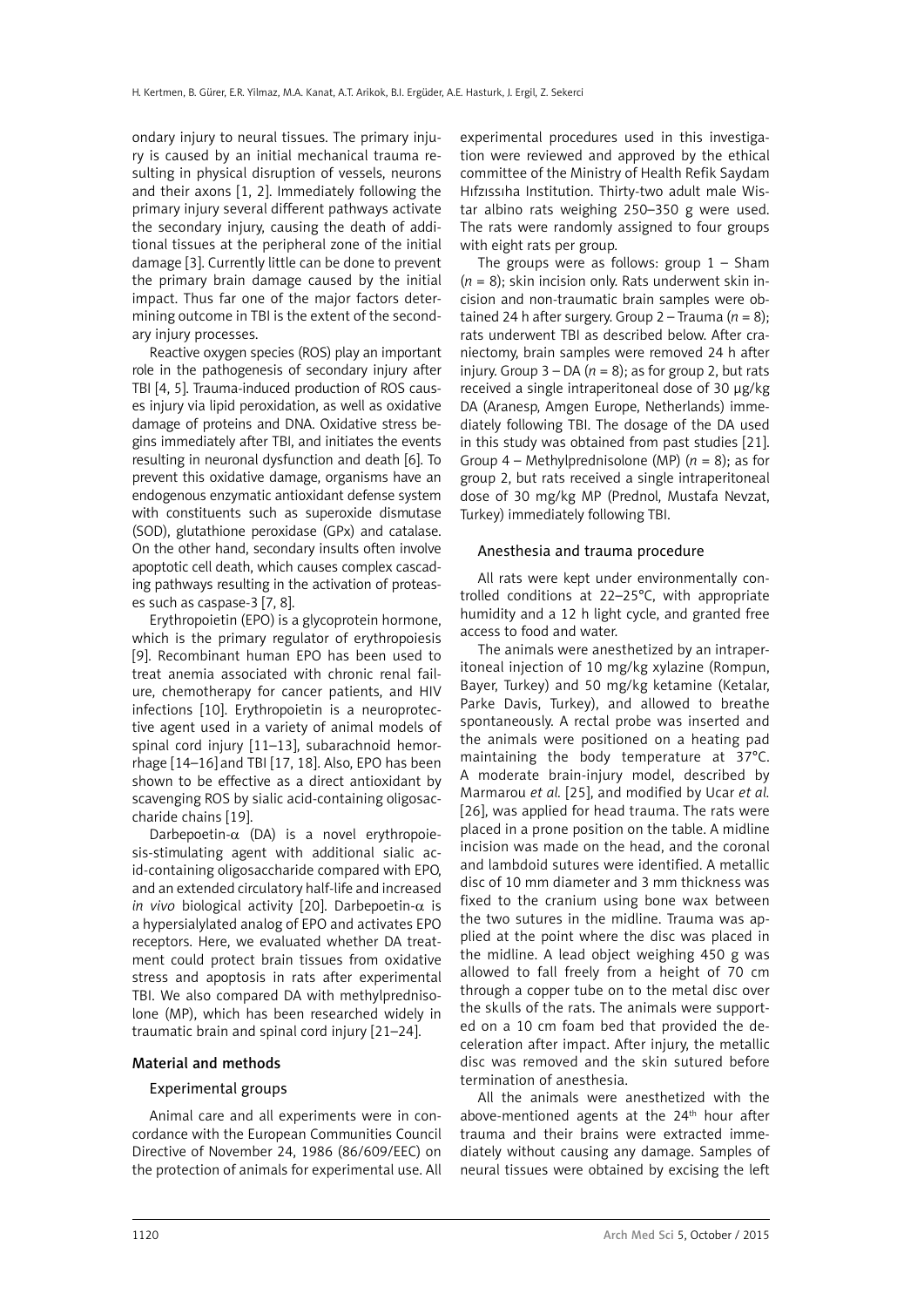frontoparietal lobes from the boundary of the interhemispheric fissure and were subjected to biochemical analyses. The remaining parts of the brains were maintained in formaldehyde solution for histopathological analysis.

## Biochemical procedures

Tissues were homogenized in physiological saline (1 g in 5 ml) and centrifuged at 4000 g for 20 min. The upper layer of clear supernatant was removed and used in the analyses. Before the analysis, the supernatant samples were adjusted so that they contained equal protein concentrations. The protein concentrations of the supernatant samples were measured using the Lowry method. The Lowry method depends on the reactivity of the nitrogen in peptides with copper ions under alkaline conditions and the subsequent reduction of Folin-Ciocalteu phosphomolybdic-phosphotungstic acid to heteropolymolybdenum blue by the copper catalyzed oxidation of aromatic amino acids. Absorbance measurements were made at 700 nm using a spectrophotometer. The protein concentration of the sample was determined by using a protein calibrator.

## Tissue glutathione peroxidase (GPx) analysis

Glutathione peroxidase activity was measured by following changes in NADPH absorbance at 340 nm [27]. The oxidation of NADPH to NADP+ is accompanied by a decrease in absorbance at 340 nm providing a spectrophotometric means for monitoring. In the activity calculations (international unit – IU), extinction coefficients NADPH were used for GPx. The molar extinction coefficient for NADPH is 6220  $M^{-1}$ cm<sup>-1</sup> at 340 nm. The results were expressed as IU/mg-protein.

# Tissue superoxide dismutase (SOD) analysis

Total (Cu–Zn and Mn) SOD (EC 1.15.1.1) activity was determined according to the method of Sun *et al.* [28]. The principle of the method is based on the inhibition of nitroblue-tetrazolium (NBT) reduction by the xanthine–xanthine oxidase system as a superoxide generator. Activity was assessed in the ethanol phase of the supernatant after 1.0 ml ethanol/chloroform mixture (5/3, v/v) was added to the same volume of sample and centrifuged. One unit of SOD was defined as the enzyme amount causing 50% inhibition in the NBT reduction rate. Superoxide dismutase activity was expressed as U/mg protein.

## Tissue nitric oxide (NO) and nitric oxide synthetase (NOS) analysis

The level of NO was estimated by the method based on the diazotization of sulfanilic acid by NO at acidic pH and subsequent coupling to N-1-naphthyl-ethylene diamine (Griess reaction) as described before [29]. Since the nitrate anion does not give a diazotization reaction with sulfanilic acid, the samples were treated with cadmium (a reducing agent) to reduce nitrate anions to nitrite anions before the NO estimation. The total NOS activity method is based on the Griess reaction. The results were expressed as µmol/mg protein and IU/mg protein, respectively.

# Tissue xanthine oxidase (XO) analysis

Serum XO activity was measured by the method of Prajda and Weber [30], where activity is measured by determination of uric acid from xanthine. Serum samples were incubated for 30 min at 37°C in 3 ml of the phosphate buffer (pH 7.5, 50 nM) containing xanthine (4 mM). The reaction was stopped by addition of 0.1 ml 100% (w/v) trichloroacetic acid and the mixture was then centrifuged at 4000 g for 20 min. Urate was determined in the supernatant by measuring absorbance at 292 nm against blank and expressed as mIU/mg protein. The calibration curve was constructed by using 10–50 mU/ml concentrations of standard XO solutions (Sigma X-1875). One unit of activity was defined as 1 µmol of uric acid formed per minute at 37°C, pH 7.5.

# Tissue malondialdehyde (MDA) analysis

Malondialdehyde is formed from the breakdown of polyunsaturated fatty acids, and serves as an important and reliable index for determining the extent of peroxidation reactions [31]. Tissue MDA levels were determined by a method based on the reaction with thiobarbituric acid (TBA). Malondialdehyde concentrations were expressed as nmoles per milligram tissue wet weight.

# Tissue caspase-3 analysis

The caspase-3 activity of the tissue samples was measured using the Caspase-3 Colorimetric Detection Kit (907-013; Assay Designs, Ann Arbor, MI, USA). The kit involves the conversion of a specific chromogenic substrate for caspase-3 (acetyl-Asp-Glu-Val-Asp-p-nitroanilide), followed by colorimetric detection of the product (*p*-nitroaniline) at 405 nm. The absolute value for caspase-3 activity can be determined by comparison with a signal given by the p-nitroaniline calibrator. Activity measurements were quantified by comparing the optical densities obtained with standards with the *p*-nitroaniline calibrator. One unit of caspase-3 activity was defined as the amount of enzyme needed to convert 1 pmol of substrate per min at 30°C. The results were expressed as U/ mg protein.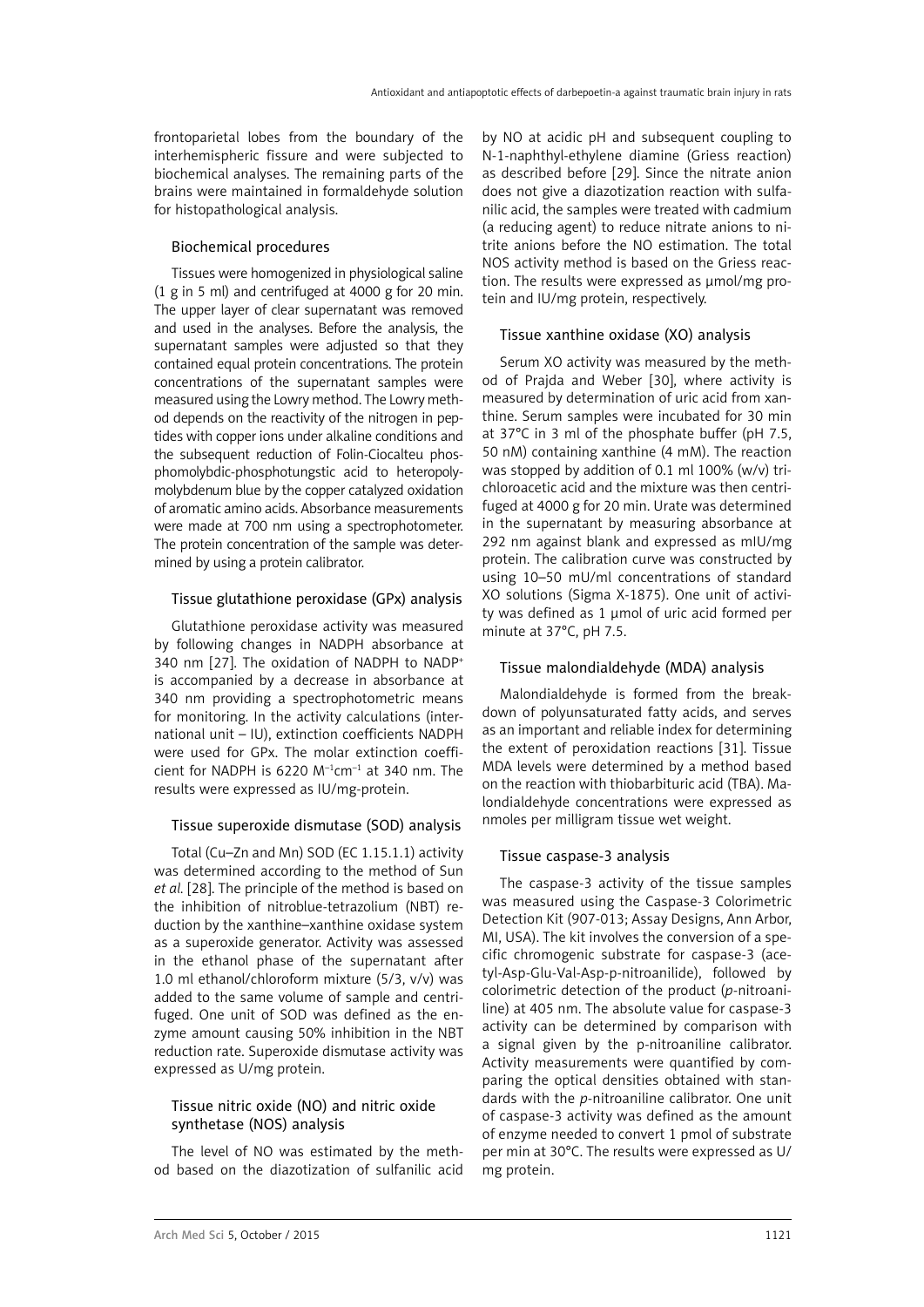#### Histopathological procedures

The brain parenchymal tissues of all rats in all the groups were embedded in paraffin and fixed with 10% buffered formalin for 24 h. Using a microtome, 5 µm-thick serial sections were taken from the paraffin blocks, and stained with hematoxylin-eosin  $(H + E)$  for routine histopathological observations. Sections of all tissue samples were observed under a light microscope by a neuropathologist who was blinded to the study design.

A semiquantitative scoring system, ranging between zero and three, was used for grading both histopathological changes (vascular congestion, intraparenchymal hemorrhage, inflammation, neuronal loss and gliosis) and the neuronal degenerative signs (nuclear pyknosis, nuclear hyperchromasia, cytoplasmic eosinophilia and axonal edema) in all of the brain tissue samples. Nine different parameters assessed histopathologically were scored as follows:  $0 -$  absent,  $1 -$  mild,  $2 -$  moderate, 3 – common. The pathological score for each brain was calculated by averaging the scores of these nine different parameters.

#### Statistical analysis

Data analysis was performed by using SPSS for Windows, version 11.5 (SPSS Inc., Chicago, IL, United States). Normality of distributions of continuous variables was evaluated by the Shapiro Wilk test. The Levene test was used for the evaluation of homogeneity of variances. Data are shown as mean ± standard deviation or median (IQR), where applicable. The mean differences among groups were analyzed by one-way ANOVA; otherwise, the Kruskal-Wallis test was applied for comparisons of the median values. When the *p* value from one-way ANOVA or Kruskal-Wallis test statistics was statistically significant, *post hoc* Tukey HSD or Conover's non-parametric multiple comparison tests were used to determine which groups differ from others. A *p* value less than 0.05 was considered statistically significant.

#### Results

## Tissue glutathione peroxidase (GPx) analysis

When mean tissue GPx levels were compared between the sham and the trauma groups, a statistically significant difference was observed  $(p < 0.001)$ ; so we concluded that after TBI, due to highly elevated oxidative stress, tissue GPx levels decreased. When we compared the DA group with the trauma group, a statistically significant difference was observed ( $p = 0.001$ ). As in the DA group, the comparison between the MP and the trauma groups showed a statistically significant difference  $(p < 0.001)$  (Figure 1 A). These data showed that both DA and MP protected the brain from oxidative stress by activating antioxidant GPx activity.

## Tissue superoxide dismutase (SOD) analysis

As for GPx levels, SOD levels were significantly decreased when comparing the sham group with the trauma group ( $p < 0.001$ ). When the trauma group was compared with both the DA and MP groups, the differences were statistically significant ( $p < 0.001$  and  $p = 0.003$  respectively) (Figure 1 B). Both DA and MP caused elevated SOD activity and protected the brain from oxidative stress.

## Tissue nitric oxide (NO) and total nitric oxide synthetase (NOS) analysis

Trauma caused significant elevation of the NO levels when compared with the control group (*p* < 0.001). Both DA and MP treatment showed a statistically significant reduction in the NO levels  $(p < 0.001$  for both) (Figure 1 C).

After trauma, total NOS levels were increased significantly when compared to the control group (*p* < 0.001). Both DA and MP inhibited total NOS activity significantly when compared to the trauma group ( $p < 0.001$  for both) (Figure 1 D).

## Tissue xanthine oxidase (XO) analysis

Xanthine oxidase activity was found to be higher in the trauma group when compared to the control group ( $p < 0.001$ ). Both DA and MP decreased the XO activity following TBI (*p* < 0.001 for both) (Figure 1 E).

#### Tissue malondialdehyde (MDA) analysis

When mean tissue MDA levels were compared between the sham and the trauma groups, a statistically significant difference was observed ( $p \lt 0.001$ ); as a result we concluded that after TBI, due to elevated lipid peroxidation, tissue MDA levels increased. When we compared the DA and the MP groups with the trauma group. a statistically significant difference was observed (*p* < 0.001 for both). These data showed that both DA and MP protected the brain from an increase in MDA levels (Figure 1 F).

#### Tissue caspase-3 analysis

There was a statistically significant difference between the sham and the trauma groups regarding the mean caspase-3 activity ( $p < 0.001$ ). However, the data showed that TBI clearly elevated caspase-3 activity in the damaged tissue. When both the DA and MP groups were com-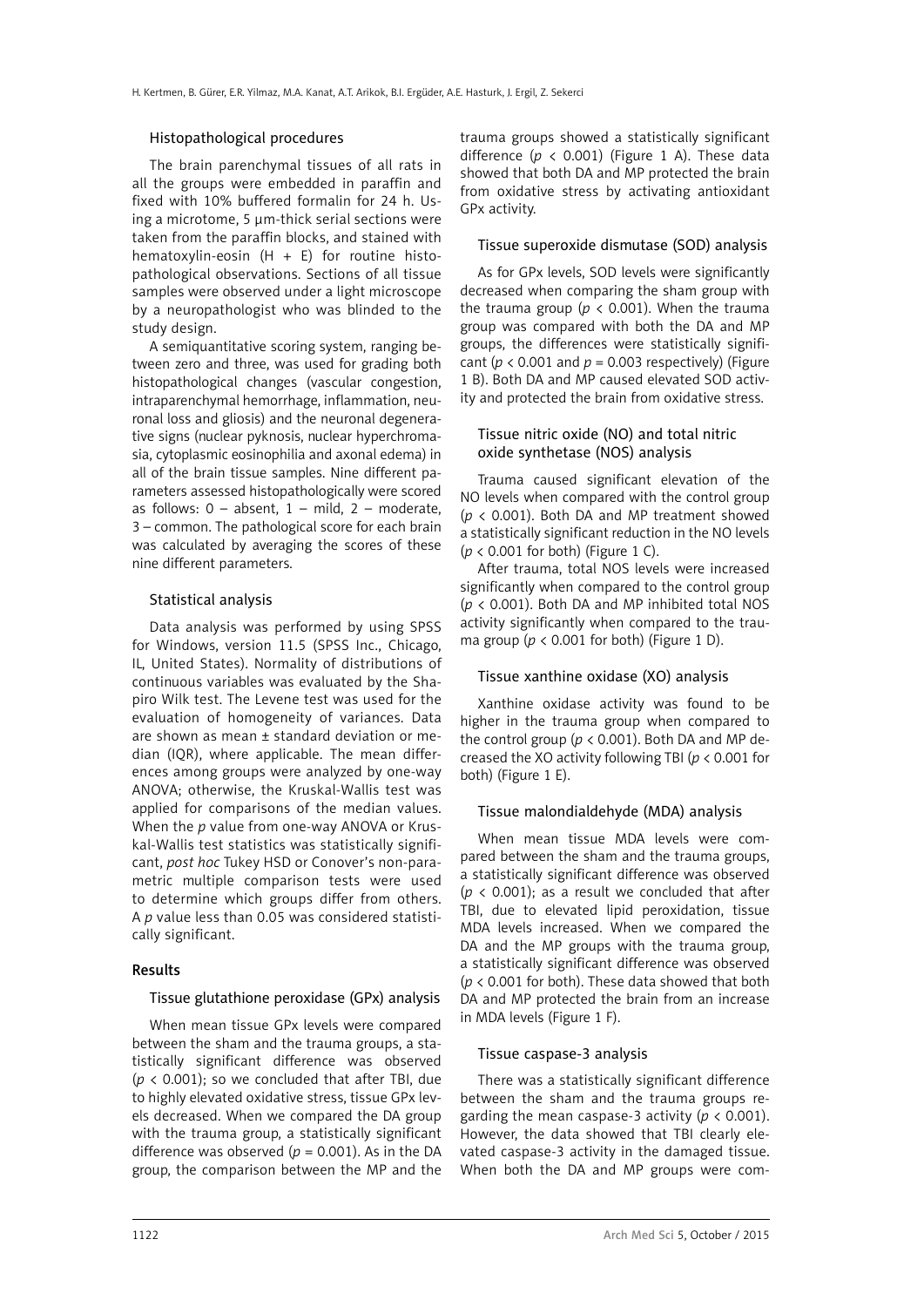

Figure 1. Bar graphs showing the biochemical results of tissue glutathione peroxidase (A), superoxide dismutase (B), nitric oxide (C), nitric oxide synthetase (D), xanthine oxidase (E), malondialdehyde (F), caspase-3 (G) levels. Bar graph showing the pathological scores (H) is also shown

*Values are expressed as mean ± SD. DA – darbepoetin-*a*, MP – methylprednisolone, GPx – glutathione peroxidase, SOD – superoxide dismutase, NO – nitric oxide, NOS – nitric oxide synthetase, XO – xanthine oxidase, MDA – malondialdehyde.* 

pared with the trauma group, a statistically significant difference was found (*p* < 0.001 for both) (Figure 1 G). These data show that both DA and MP prevented an increase in caspase-3 activity and effectively inhibited apoptotic cell death caused by TBI.

## Histopathological assessment

The parenchymal features of the white and grey matter, the neuronal morphology and the vascular structures were assessed to be normal in the control group (Figure 2 A). Following the trauma, marked edema in the white and grey matter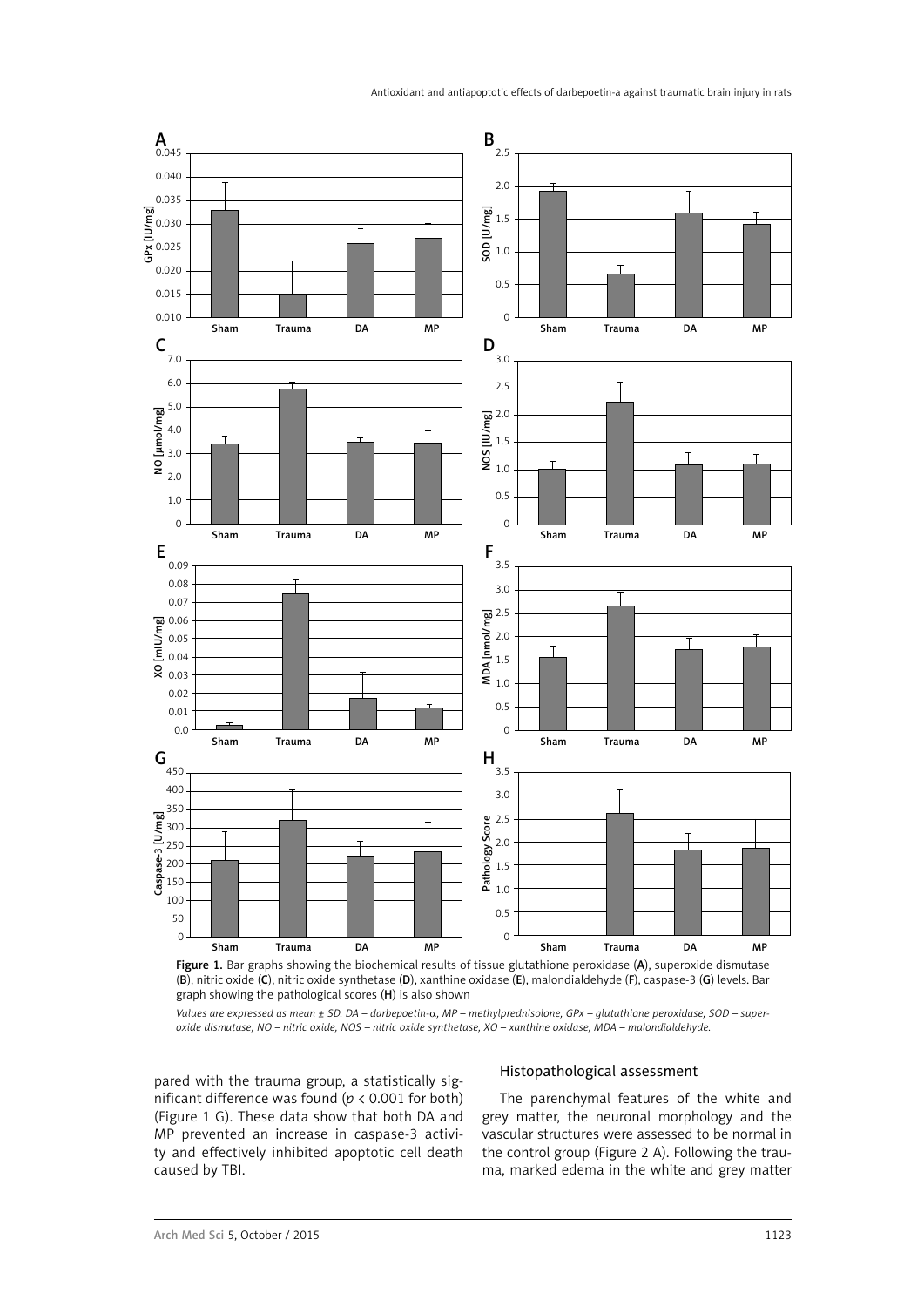in addition to vascular congestion was observed with neuronal injury findings including hyperchromasia in neuronal nuclei, nuclear pyknosis, cytoplasmic eosinophilic degeneration, and axonal edema. Also, focal neuronal loss and gliotic zones were seen in the trauma group (Figure 2 B).

When pathological scores were compared, the trauma group had statistically higher scores than the sham group ( $p < 0.001$ ). In the DA group, the pathological score is lower (1.83 ±0.36) than the trauma group (2.62  $\pm$ 0.51); this difference was statistically significant ( $p = 0.016$ ). In the MP group, the pathology score was 1.87 ±0.64; this score is statistically significantly lower than the trauma group ( $p = 0.017$ ) (Figure 1 H). Histopathologically, both DA and MP protected the brain from TBI (Figures 2 C, D).

The biochemical results and pathology scores are summarized in Table I.

#### Discussion

Head trauma causes brain injury by leading to primary and secondary damage in the neural tissues. The most important secondary factors, which lead to further neuronal death, are the development of ROS [5, 32], lipid peroxidation [6, 33–35], and apoptosis [7, 36].

The TBI model, used in our study, was described by Marmarou *et al.* [25], and modified by Ucar *et al.* [26]. In the model of Marmarou *et al.* [25], an object of 450 g falls freely from an altitude of two meters, causing 44% mortality. To lower the mortality rate, we used the moderate head trauma model described by Ucar *et al.* [26], in which an object of 450 g falls freely from an altitude of 70 cm. In our trauma and treatment groups, the total number of rats was scheduled as 24; among these, 3 rats died of trauma and another 3 additional rats were exposed to trauma and included in the study. Hence a total of 27 rats were subjected to trauma and 3 (11.1%) died.

Recombinant human EPO has been shown to be an exceedingly safe drug, which has been used for more than 15 years for treatment of anemia. About a decade ago, it was generally believed that EPO acts only on erythroid precursor cells, but since then EPO receptors have been found in



Figure 2. A – Photomicrograph of sham group, showing regular brain parenchyma (hematoxylin-eosin, 20× objective). B – Photomicrograph of trauma group, showing marked edema, vascular congestion and neuronal injury findings (hematoxylin-eosin, 20× objective). The filled arrows show the injured neurons. Note only the few normal appearing neurons (hollow arrows). C – Photomicrograph of darbepoetin alpha group, showing less edema and degenerated neuron (filled arrow). Note the normal appearing neurons (hollow arrow) (hematoxylin-eosin, 20 $\times$  objective). The brain tissues were well protected from injury.  $D -$  Photomicrograph of MP group, showing less degenerated neurons (filled arrow), and more normal appearing neurons (hollow arrow) (hematoxylin-eosin, 20× objective)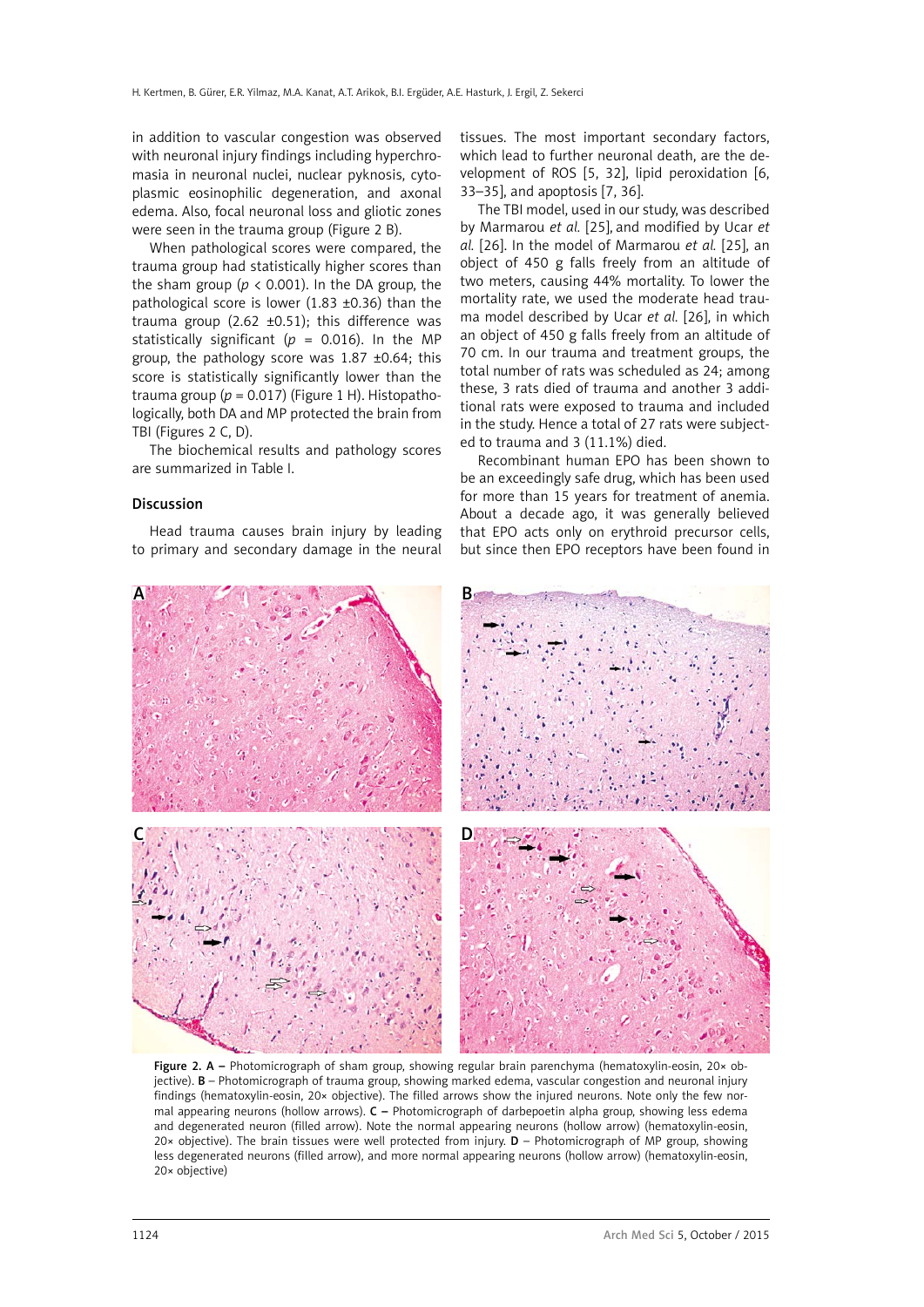| Variables        | Sham                             | Trauma                                       | DA                               | MP                             | Value of p                |
|------------------|----------------------------------|----------------------------------------------|----------------------------------|--------------------------------|---------------------------|
| GPx [IU/mg]      | $0.033 \pm 0.006^a$              | $0.015 \pm 0.007^{\text{a,b,c}}$             | $0.026 + 0.003b$                 | $0.027 \pm 0.003$ <sup>c</sup> | $& 0.001$ <sup>†</sup>    |
| SOD [U/mg]       | $1.94 \pm 0.12$ <sup>a,d,e</sup> | $0.66 \pm 0.14^{\text{a},\text{b},\text{c}}$ | $1.61 \pm 0.33$ <sup>b,d,f</sup> | $1.42 + 0.19$ <sup>c,e,f</sup> | $\leq 0.001^{\ddagger}$   |
| NO [µmol/mg]     | 3.44 $\pm$ 0.31 <sup>a</sup>     | 5.8 $\pm$ 0.26 <sup>a,b,c</sup>              | $3.49 \pm 0.21^{\circ}$          | $3.51 + 0.48$                  | $\leq 0.001$ <sup>*</sup> |
| NOS [IU/mg]      | $1.01 \pm 0.15^a$                | $2.26 \pm 0.37^{a,b,c}$                      | $1.11 + 0.22^b$                  | $1.12 + 0.17$ °                | $< 0.001$ <sup>*</sup>    |
| XO [mIU/mg]      | $0.002 + 0.001^{\text{a,d,e}}$   | $0.075 + 0.007$ <sup>a,b,c</sup>             | $0.017 + 0.014^{b,d}$            | $0.012 + 0.001$ <sup>c,e</sup> | $< 0.001^{\ddagger}$      |
| MDA [nmol/mg]    | $1.57 \pm 0.23$ <sub>a,d,e</sub> | $2.66 \pm 0.32^{a,b,c}$                      | $1.74 \pm 0.25^{b,d}$            | $1.79 + 0.25$ <sup>c,e</sup>   | $< 0.001^{\ddagger}$      |
| Caspase-3 [U/mg] | $210.4 \pm 80.02$ <sup>a</sup>   | 321.8 ±83.67a,b,c                            | $222.5 + 42.23^b$                | $233.4 + 85.4$ <sup>c</sup>    | $\leq 0.001^+$            |
| Pathology        | $0.0 \pm 0.00^{\text{a,d,e}}$    | $2.62 \pm 0.51^{a,b,c}$                      | $1.83 + 0.36^{b,d}$              | $1.87 + 0.64$ <sup>c,e</sup>   | $\leq 0.001^{\ddagger}$   |

Table I. Biochemical and histopathological differences among the groups

*Values are expressed as mean ± SD. DA – darbepoetin* a*, MP – methylprednisolone, GPx – glutathione peroxidase, SOD – superoxide dismutase, NO – nitric oxide, NOS – nitric oxide synthetase, XO – xanthine oxidase, MDA – malondialdehyde. † One-way ANOVA, ‡ Kruskal-*Wallis test, <sup>a</sup> – sham vs. trauma (p < 0.001), <sup>b</sup> – DA vs. trauma (p < 0.05), <sup>c</sup> – MP vs. trauma (p < 0.05), <sup>d</sup> – DA vs. sham (p < 0.05),<br><sup>e</sup> – MP vs. sham (p < 0.05) *í –* DA vs. MP (p < 0.001)  *– MP vs. sham (p < 0.05), f – DA vs. MP (p < 0.001).*

many other tissues including brain, spinal cord, heart and testis; there is an emerging consensus that EPO may help nonerythroid cells to survive and proliferate [37, 38]. Erythropoietin has been shown to have antiapoptotic, antioxidant, anti-inflammatory and angiogenic effects, which provide tissue protector effects [39]. The neuroprotective effect of EPO has been demonstrated in numerous experimental studies [40–44]. The EPO analogue DA is an erythropoiesis-stimulating agent that exerts similar physiological responses by affecting EPO receptors [20]. Convincing evidence is available that DA as well as EPO acts as a neurotrophic factor and neuroprotector in the brain. Banks *et al.* [45] reported that DA crosses the bloodbrain barrier by way of the extracellular pathways in amounts that could account for the neuroprotective effect. In animal studies both agents have been reported to be beneficial in treating global and focal ischemia, reducing nervous system inflammation and improving neurological outcome [11, 43, 44, 46]. As an EPO-derivate agent, we hypothesized that DA may have neuroprotective effects on TBI.

Erythropoietin has shown to manifest antioxidant effects [47]. The exact mechanisms are not completely understood, but several possibilities have been suggested. Erythropoietin has been shown to act as a direct antioxidant by scavenging ROS [19]. It is a single-chain, 165 amino acid glycosylated protein with three N-linked and O-linked sialic acid-containing oligosaccharide chains [48]. Sialic acids are known to scavenge ROS *in vivo* [49]. In addition, EPO has been shown to induce antioxidant enzymes [50, 51]. Darbepoetin  $\alpha$  is a hypersialylated analog of EPO that was engineered to prolong serum half-life and increase *in vivo* activity [52]. A recent study showed that sialic acid residues in DA were essential for its

antioxidant effect [47]. Antioxidant effects of DA have also been shown in the ischemia/reperfusion injury of the kidney [53] and testicular torsion/ detorsion injury [54]. Due to these past studies, we hypothesized that this antioxidant effect of DA may attenuate neuroprotection in TBI.

Reactive oxygen species play a key role in mediating secondary injury induced by trauma [55, 56]. The brain is particularly vulnerable to oxidative injury because of its high rate of oxygen consumption, intense production of reactive radicals and high levels of transition metals, such as iron, which can catalyze the production of reactive radicals [57, 58]. When tissues are exposed to oxidative stress, they increase the activity and expression of antioxidant enzymes as a compensatory mechanism against free radical-mediated damage. Nevertheless, the increased activity of the antioxidant enzymes may be inadequate to counteract the potential damage in many conditions of oxidative stress [59, 60]. Moreover, antioxidant enzyme activities have been found to be diminished under highly elevated oxidative stress conditions as a result of molecular damage. In adult animals, brain tissue GPx and SOD levels have been demonstrated to be decreased at 1 h after head trauma [61, 62]. Fan *et al.* [63] found that GPx activity increased within 24 h after TBI. Contrary to that, Ozdemir *et al.* [57] demonstrated no increase in either GPx or SOD levels 24 h after TBI. In our moderate head trauma model, we demonstrated that both GPx and SOD levels decreased significantly after TBI. Therefore, we hypothesized that this decrease is due to highly elevated oxidative stress. After the administration of both DA and MP, these antioxidant enzymes increased significantly, promising antioxidant activity of both drugs.

The role of NO in the pathophysiology of TBI has not been fully elucidated [64]. Endogenous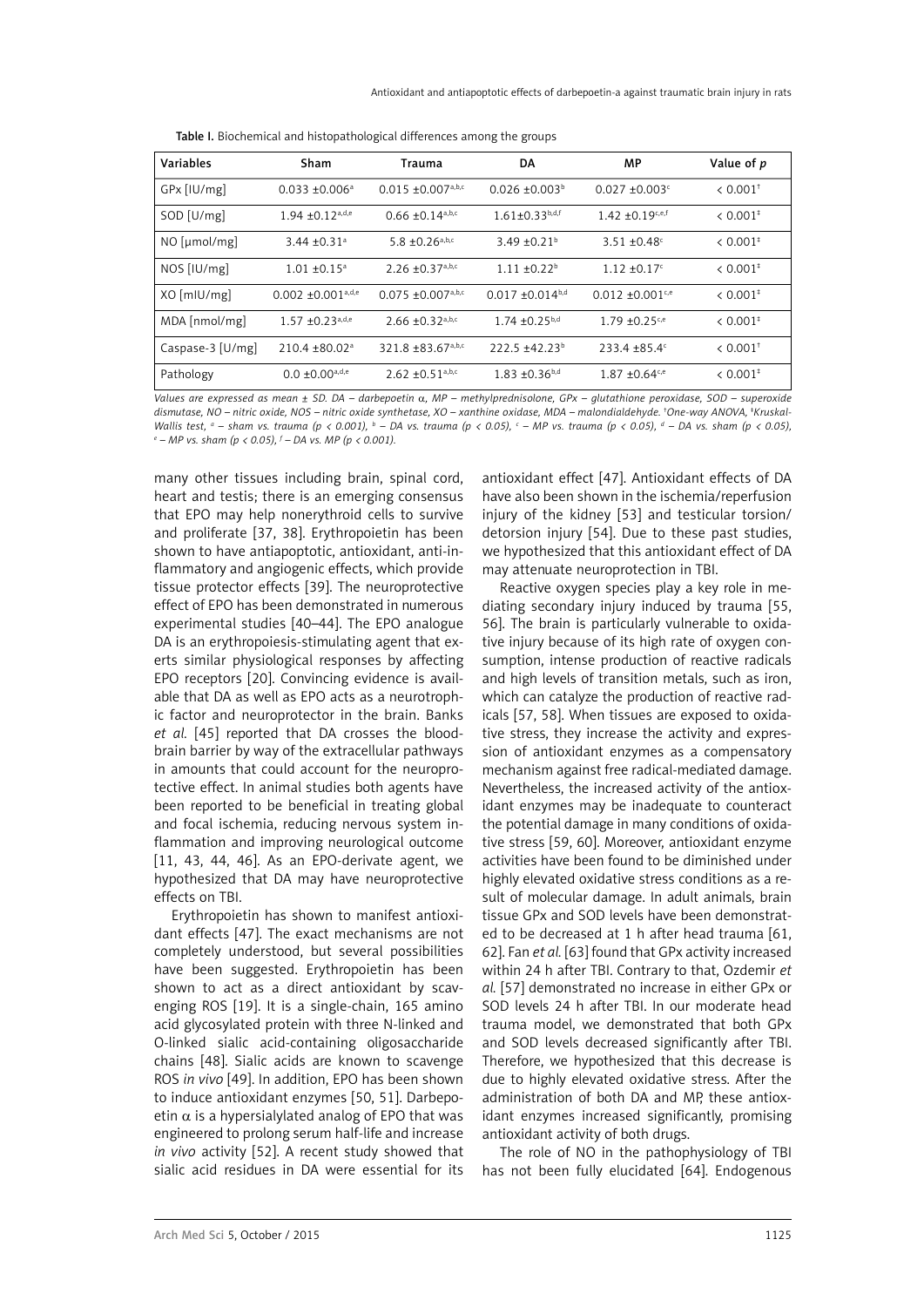NO is generated from L-arginine by a family of three distinct isoforms of NOS, including endothelial NOS (eNOS), neuronal NOS (nNOS) and inducible NOS (iNOS) [65]. TBI-induced activation of eNOS and nNOS has been shown to be beneficial and detrimental, respectively, and the role of iNOS is controversial [66, 67]. Deletion of the iNOS gene has been shown to be either beneficial by reducing the post-TBI lesion volume and improving the neurological recovery [68], or on the contrary may have detrimental effects by increasing the neuronal cell loss and worsening the neurological deficit [69]. Our study demonstrated that, 24 h after TBI, NO and total NOS levels increased significantly. Treatment with both DA and MP resulted in significant reduction of NO and total NOS levels. This is also further evidence for the antioxidant activity of both drugs.

Reactive oxygen species can be generated by a variety of sources at the cellular level. Xanthine oxidase is an important source for ROS. Xanthine oxidase is shown to be elevated in pathological conditions [70]. After TBI, secondary processes may also promote the generation of ROS and lipid peroxidation via the XO pathway [33]. Inhibition of XO activity prevents generation of uric acid [71] and reduces cerebral edema formation in the rat after cerebral ischemia [72]. We demonstrated that, after TBI, XO levels increased significantly. As expected, due to antioxidant activity both the DA and the MP reduced XO levels significantly.

In summary, after TBI, administration of DA increased the antioxidant enzyme levels of GPx and SOD, and also decreased the oxidant levels of NO, NOS, and XO, indicating that DA had potent antioxidant activity.

It is known that lipid peroxidation products increase soon after injury [33]. However, lipid peroxidation is recognized as one of the main pathophysiological mechanisms involved in secondary damage [73]. Malondialdehyde, a well-known secondary product of lipid peroxidation in myelin, glial and neural membranes, which is formed from the breakdown of polyunsaturated fatty acids, serves as a convenient index for determining the extent of lipid peroxidation [74]. Our study showed that, after TBI, levels of MDA dramatically increased in the trauma group compared with the sham group; after the administration of DA and MP, this increase in the MDA levels decreased significantly. These results showed that both DA and MP prevented lipid peroxidation in the traumatic brain.

Following TBI, secondary insults often involve apoptotic cell death in regions caudal to the impact site [75]. Caspase-3 is an interleukin-converting enzyme, and has been suggested to be the principal effector in the mammalian apoptotic and inflammatory pathways [76]. Caspase-3 is a reliable marker in reflecting the apoptotic activity [75]. Sakurai *et al.* [77] observed an increase in caspase-3 immunoreactivity after 15 min of ischemia. Also, it has been found that apoptosis occurred at 24 h after injury [21, 22, 77, 78]. Antiapoptotic effects of DA have been observed in the previous studies [21]. In this study, after trauma caspase-3 activity increased significantly, as an indicator of increased apoptosis following TBI. Both DA and MP protected the brain from apoptosis by lowering caspase-3 activity.

Histopathological evaluation includes vascular congestion, intraparenchymal hemorrhage, inflammation, neuronal loss, gliosis, and neuronal degeneration. The sham group had normal brain morphology. In the trauma group marked edema, vascular congestion, and intraparenchymal hemorrhage were observed. Gliosis and neuronal degeneration were also significant in the trauma group. Both DA and MP groups showed better morphological results compared with the trauma group. These results suggest that, after moderate TBI, both DA and MP have beneficial effects on preserving normal brain morphology both by antioxidant effects, reducing lipid peroxidation and antiapoptotic effects.

However, this study has some limitations. The number of rats in each group may be increased and the dose-dependent results may be investigated. Delayed biochemical and histopathological assessment may promise better results for further studies. Also, another limitation of this study is the lack of functional outcome measures.

In conclusion, biochemical and histopathological analysis revealed that DA exhibits meaningful neuroprotective effects against TBI by antioxidant effects, reducing lipid peroxidation and antiapoptotic effects. The results of our study provided the first experimental evidence of antioxidant effects of DA after TBI. DA is shown to be at least as effective as MP, in protecting brain tissue against TBI. So, we propose that DA treatment could be useful in TBI.

#### Conflict of interest

The authors declare no conflict of interest.

#### References

- 1. Siesjö BK. Basic mechanisms of traumatic brain damage. Ann Emerg Med 1993; 22: 959-69.
- 2. Marshall LF. Head injury: recent past, present, and future. Neurosurgery 2000; 47: 546-61.
- 3. Yurdakoc A, Gunday I, Memiş D. Effects of halothane, isoflurane, and sevoflurane on lipid peroxidation following experimental closed head trauma in rats. Acta Anaesthesiol Scand 2008; 52: 658-63.
- 4. Hall ED, Braughler JM. Central nervous system trauma and stroke. II. Physiological and pharmacological evi-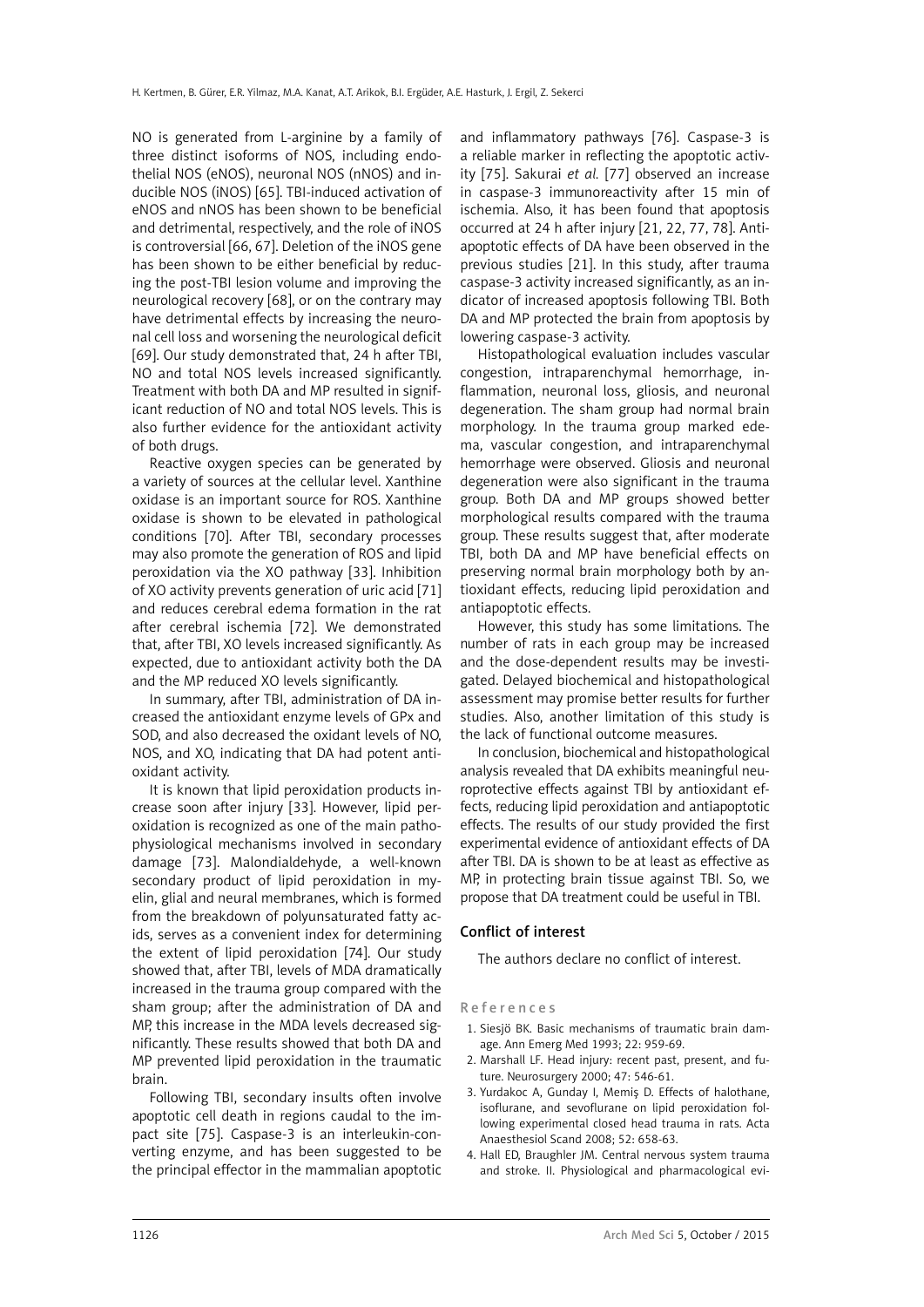dence for involvement of oxygen radicals and lipid peroxidation. Free Radic Biol Med 1989; 6: 303-13.

- 5. Ikeda Y, Long DM. The molecular basis of brain injury and brain edema: the role of oxygen free radicals. Neurosurgery 1990; 27: 1-11.
- 6. Awasthi D, Church DF, Torbati D, Carey ME, Pryor WA. Oxidative stress following traumatic brain injury in rats. Surg Neurol 1997; 47: 575-81.
- 7. Lotocki G, Alonso OF, Frydel B, Dietrich WD, Keane RW. Monoubiquitination and cellular distribution of XIAP in neurons after traumatic brain injury. J Cereb Blood Flow Metab 2003; 23: 1129-36.
- 8. Wennersten A, Holmin S, Mathiesen T. Characterization of Bax and Bcl-2 in apoptosis after experimental traumatic brain injury in the rat. Acta Neuropathol 2003; 105: 281-8.
- 9. Krantz SB. Erythropoietin. Blood 1991; 77: 419-34.
- 10. Markham A, Bryson HM. Epoetin alfa. A review of its pharmacodynamic and pharmacokinetic properties and therapeuticuse in nonrenal applications. Drugs 1995; 49: 232-54.
- 11. Celik M, Gökmen N, Erbayraktar S, et al. Erythropoietin prevents motor neuron apoptosis and neurologic disability in experimental spinal cord ischemic injury. Proc Natl Acad Sci U S A 2002; 99: 2258-63.
- 12. Gorio A, Gokmen N, Erbayraktar S, et al. Recombinant human erythropoietin counteracts secondary injury and markedly enhances neurological recovery from experimental spinal cord trauma. Proc Natl Acad Sci USA 2002; 99: 9450-5.
- 13. Grasso G, Sfacteria A, Erbayraktar S, et al. Amelioration of spinal cord compressive injury by pharmacological preconditioning with erythropoietin and a nonerythropoietic erythropoietin derivative. J Neurosurg Spine 2006; 4: 310-8.
- 14. Grasso G, Graziano F, Sfacteria A, et al. Neuroprotective effect of erythropoietin and darbepoetin alfa after experimental intracerebral hemorrhage. Neurosurgery 2009; 65: 763-9.
- 15. Grasso G. Neuroprotective effect of recombinant human erythropoietin in experimental subarachnoid hemorrhage. J Neurosurg Sci 2001; 45: 7-14.
- 16. Springborg JB, Ma X, Rochat P, et al. A single subcutaneous bolus of erythropoietin normalizes cerebral blood flow autoregulation after subarachnoid haemorrhage in rats. Br J Pharmacol 2002; 135: 823-9.
- 17. Cherian L, Goodman JC, Robertson C. Neuroprotection with erythropoietin administration following controlled cortical impact injury in rats. J Pharmacol Exp Ther 2007; 322: 789-94.
- 18. Brines M, Grasso G, Fiordaliso F, et al. Erythropoietin mediates tissue protection through an erythropoietin and common beta-subunit heteroreceptor. Proc Natl Acad Sci USA 2004; 101: 14907-12.
- 19. Chattopadhyay A, Choudhury TD, Bandyopadhyay D, Datta AG. Protective effect of erythropoietin on the oxidative damage of erythrocyte membrane by hydroxyl radical. Biochem Pharmacol 2000; 59: 419-25.
- 20. Egrie JC, Browne JK. Development and characterization of darbepoetin alfa. Oncology (Williston Park) 2002; 16: 13-22.
- 21. Yilmaz ER, Kertmen H, Dolgun H, et al. Effects of darbepoetin-alpha in spinal cord ischemia-reperfusion injury in the rabbit. Acta Neurochir (Wien) 2012; 154: 1037-44.
- 22. Yilmaz ER, Kertmen H, Gürer B, et al. The protective effect of 2-mercaptoethane sulfonate (MESNA) against traumatic brain injury in rats. Acta Neurochir (Wien) 2013; 155: 141-9.
- 23. Liu D, Shan Y, Valluru L, Bao F. Mn (III) tetrakis (4-benzoic acid) porphyrin scavenges reactive species, reduces oxidative stress, and improves functional recovery after experimental spinal cord injury in rats: comparison with methylprednisolone. BMC Neurosci 2013; 14: 23.
- 24. Chang CM, Lee MH, Wang TC, Weng HH, Chung CY, Yang JT. Brain protection by methylprednisolone in rats with spinal cord injury. Neuroreport 2009; 20: 968-72.
- 25. Marmarou A, Foda MA, van den Brink W, Campbell J, Kita H, Demetriadou K. A new model of diffuse brain injury in rats. Part I: Pathophysiology and biomechanics. J Neurosurg 1994; 80: 291-300.
- 26. Ucar T, Tanriover G, Gurer I, Onal MZ, Kazan S. Modified experimental mild traumatic brain injury model. J Trauma 2006; 60: 558-65.
- 27. Paglia DE, Valentine WN. Studies on the quantitative and qualitative characterization of erythrocyte glutathione peroxidase. J Lab Clin Med 1967; 70: 158-69.
- 28. Sun Y, Oberley LW, Li Y. A simple method for clinical assay of superoxide dismutase. Clin Chem 1988; 34: 497-500.
- 29. Durak I, Kavutcu M, Kaçmaz M, et al. Effects of isoflurane on nitric oxide metabolism and oxidant status of rat myocardium. Acta Anaesthesiol Scand 2001; 45: 119-22.
- 30. Prajda N, Weber G. Malignant transformation-linked imbalance: decreased XO activity in hepatomas. FEBS Lett 1975; 59: 245-9.
- 31. Lukacova N, Halat G, Chavko M, Marsala J. Ischemiareperfusion injury in the spinal cord of rabbits strongly enhances lipid peroxidation and modifies phospholipid profiles. Neurochem Res 1996; 21: 869-73.
- 32. Southorn PA, Powis G. Free radicals in medicine. II. Involvement in human disease. Mayo Clin Proc 1988; 63: 390-408.
- 33. Ates O, Cayli S, Altinoz E, et al. Neuroprotection by resveratrol against traumatic brain injury in rats. Mol Cell Biochem 2007; 294: 137-44.
- 34. Kontos HA, Povlishock JT. Oxygen radicals in brain injury. Cent Nerv Syst Trauma 1986; 3: 257-63.
- 35. Nishio S, Yunoki M, Noguchi Y, Kawauchi M, Asari S, Ohmoto T. Detection of lipid peroxidation and hydroxyl radicals in brain contusion of rats. Acta Neurochir Suppl 1997; 70: 84-6.
- 36. Pineda JA, Wang KK, Hayes RL. Biomarkers of proteolytic damage following traumatic brain injury. Brain Pathol 200; 14: 202-9.
- 37. Lappin T. The cellular biology of erythropoietin receptors. Oncologist 2003; 8: 15-8.
- 38. Wright GL, Hanlon P, Amin K, Steenberger C, Murphy E, Arcasoy MO. Erythropoietin receptor expression in adult rat cardiomyocytes is associated with an acute cardioprotective effect for recombinant erythropoietin during ischemia-reperfusion injury. FASEB J 2004; 18: 1031-3.
- 39. Ates E, Yalcin AU, Yilmaz S, Koken T, Tokyol C. Protective effect of erythropoietin on renal ischemia and reperfusion injury. ANZ J Surg 2005; 75: 1100-5.
- 40. Kaptanoglu E, Solaroglu I, Okutan O, Surucu HS, Akbiyik F, Beskonakli E. Erythropoietin exerts neuroprotection after acute spinal cord injury in rats: effect on lipid peroxidation and early ultrastructural findings. Neurosurg Rev 2004; 27: 113-20.
- 41. Marti HH, Bernaudin M, Petit E, Bauer C. Neuroprotection and angiogenesis: dual role of erythropoietin in brain ischemia. News Physiol Sci 2000; 15: 225-9.
- 42. Sadamoto Y, Igase K, Sakanaka M, et al. Erythropoietin prevents place navigation disability and cortical infarction